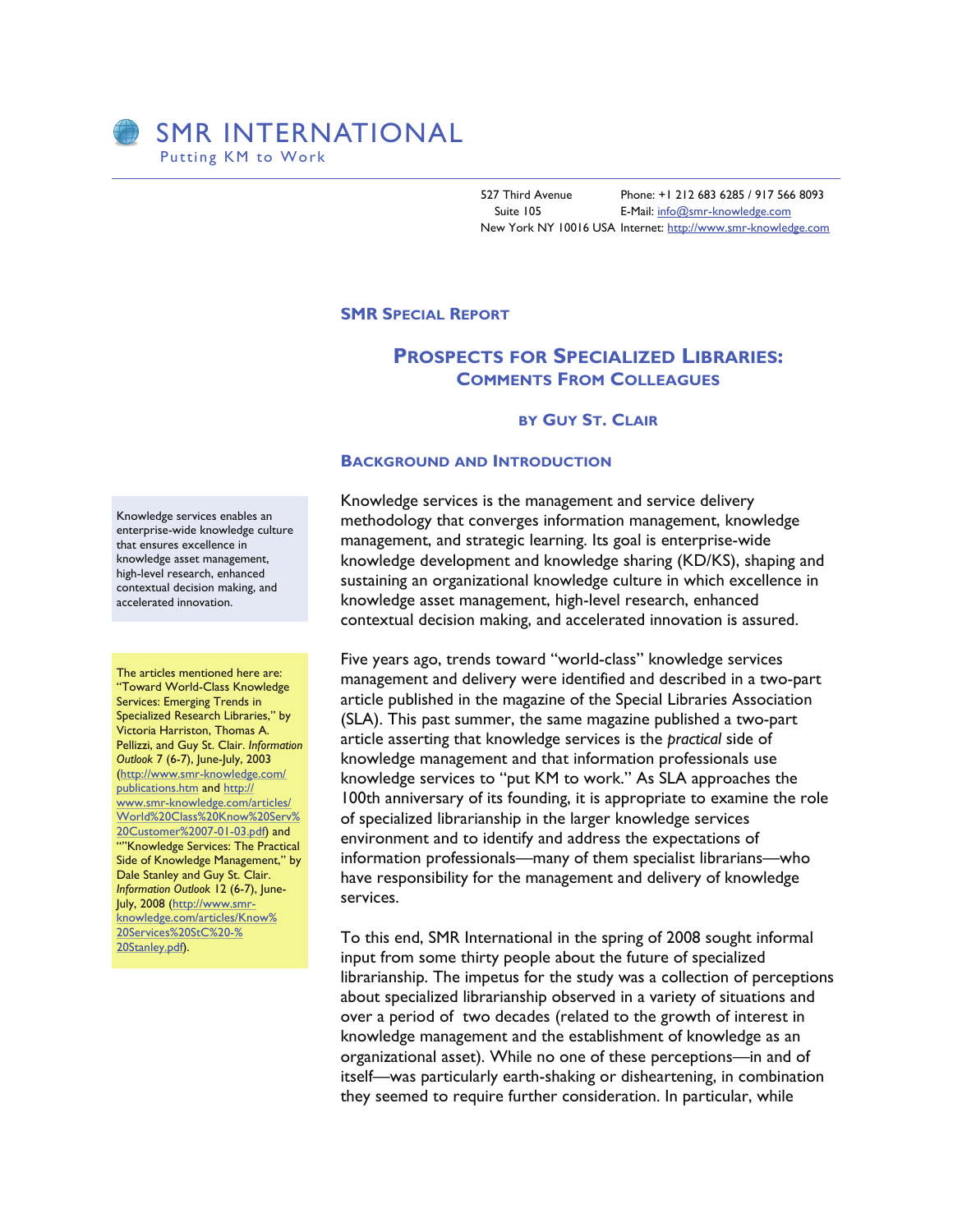respecting the work done in the academy and in the various professional associations supporting library and information science (LIS) practitioners, it seemed worthwhile to take a look at the future of specialized librarianship in terms of the workplace and the expectations of workplace managers about the role of this particular branch of the LIS profession.

Among perceptions identified in recent years, several that might be connected to an interest in looking at management expectations (and proposed solutions) are fairly straightforward:

- Specialized libraries are well thought of by users and clients who know about the services provided and who avail themselves of those services.
- 2. For management, the specialized library is often simply another operational function, a means to an end.
- 3. In the larger society, there is a sort of benevolent ignorance about specialized librarianship, but that changes when the expertise of the specialist librarian or other information professional resolves organizational issues (especially issues related to mission success).
- 4. Except for medicine and law, there appears to be little interest within the larger LIS profession in specialized librarianship. The subject is not always taught in LIS graduate programs (although it is sometimes included in general management-type courses), and the popular *U.S. News & World Report* annual listings of best graduate programs do not include specialized librarianship, expect for health librarianship and law librarianship, with these being stand-alone categories and not designated as "special" libraries or as part of specialized librarianship.

A related and very important issue has to do with the working environment in which specialist librarians are (or will be) employed. Indeed, it could be convincingly argued that the LIS profession has, over the past two decades or so, evolved into a profession for providing practitioners for public, academic, and school libraries and that a different workplace—what we might term the "knowledge services workplace"—is coming into being. The new working environment will be managed by information professionals who see themselves as knowledge thought leaders providing information, knowledge, and strategic learning support for non-library affiliated knowledge-centric organizations, businesses, or other types of research-focused environments. Their work continues and will continue to be that identified by the founders of SLA a century ago, to provide "practical and utilitarian information" and, as has been seen in the evolution of that work during the past 100 years, to transition into a knowledge leadership role as the parent enterprise embraces the knowledge culture demanded in today's workplace.

It can be reasonably predicted that this new workplace for knowledge thought leaders will provide employment in a large (and continually growing) community of knowledge-centric organizations. While these organizations will not necessarily seek to include library services (as

#### **Perceptions About Specialized Librarianship**

The services provided through the specialized library is not always recognized as connected to the larger LIS profession. Except for medicine and law, there appear to be misconceptions about the role of specialized librarianship in the workplace.

#### **An Emerging New Profession**

The new working environment for specialist librarians and information professionals with similar skills might be referred to as "the knowledge services workplace." It will be managed by information professionals providing information, knowledge, and strategic learning for non-library affiliated knowledgecentric organizations.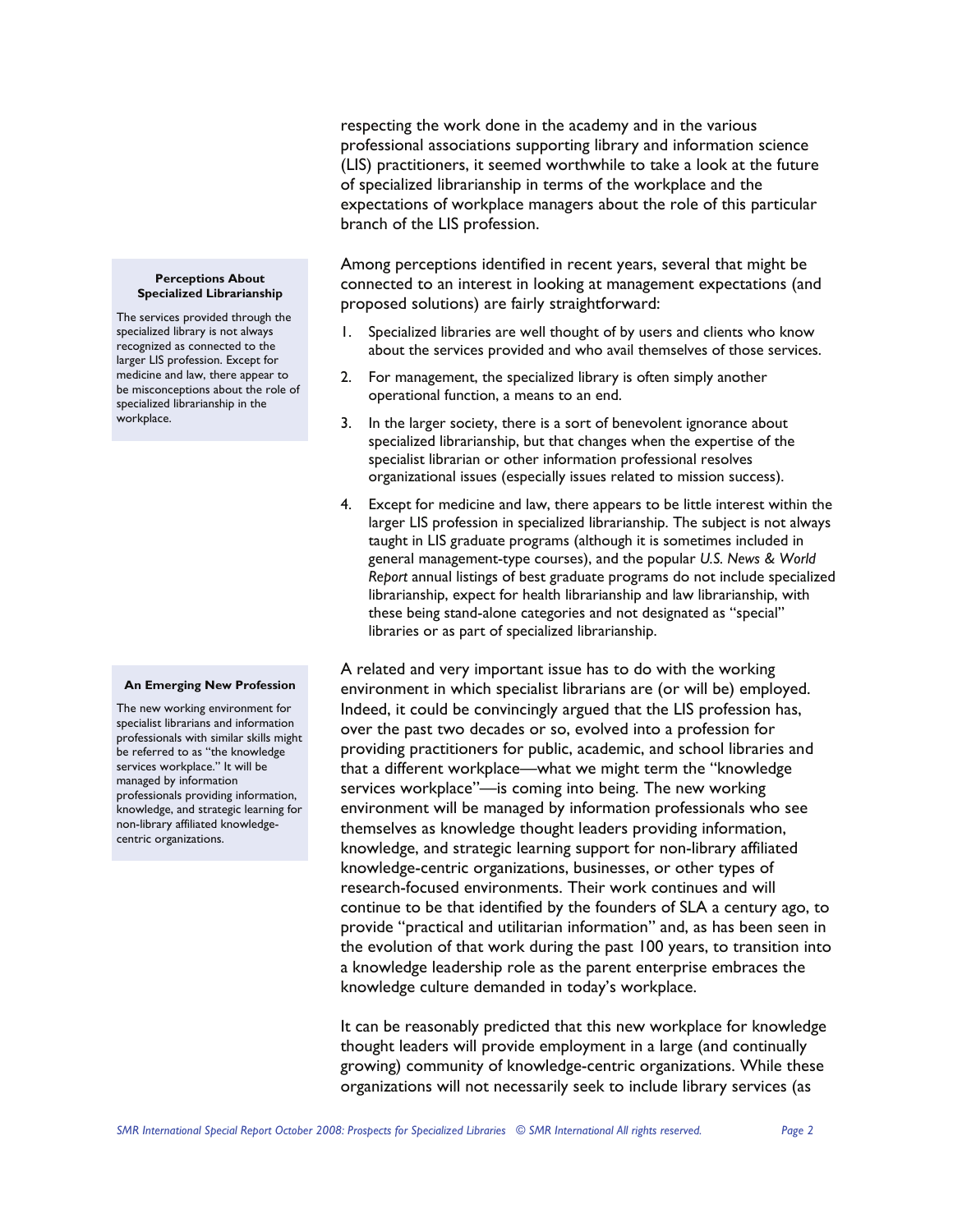#### **The Demand for Knowledge Services**

Regardless of what the functional workplace is called or whether those employed therein are required to have post-graduate education to do the work, the management and delivery of knowledge services will continue to be required by all knowledge-centric organizations.

#### **The New Workplace**

The work of knowledge thought leaders in the organization is no longer "library management." The new workplace demands "research asset management" or "knowledge asset management."

their managers understand library services) in their operational structure, they will require a huge body of employees with an LIS or LIS-*type* education, and they will come to value a research-focused background in their new hires. These employees will also be expected to possess the skills needed to liaise between and support the relationship between knowledge and technology, for they will be asked to analyze, synthesize, and interpret information, knowledge, and strategic learning as their employing organizations require those functions.

So while organizations (and society in general, it might be added) are experiencing a sea change in the management of information, knowledge, and strategic learning, specialized libraries themselves and the field of specialized librarianship are evolving. It is an evolution that is happening faster than many expected, and indeed many specialized libraries are now being thought of in their organizations in different terms, as research functional or business units instead of as libraries or information centers. Those with responsibility for the management and delivery of knowledge services are no longer thought of as being employed in "library management" or even in "specialized library management." Their job now is characterized as "research asset management" or "knowledge asset management," a designation that goes far in describing to non-LIS managers and enterprise leaders their true relationship with the organization's larger mission.

Professional colleagues selected to participate in the present study were chosen because all of them are involved in the operational function of a specialized library or specialized library-*like* business unit. They agreed to share their thoughts, and their participation is much appreciated. It should be emphasized, though, that this was an *informal* study, since the questions were asked to provide background for a series of presentations and public speeches (the idea of sharing this information as an SMR International Special Report came later). Datagathering was collected through conversations or e-mail exchanges (including several gratifying in-depth discussions).

As with the 2003 study (for which the investigators took a more formal approach), many of these managers speaking about their professional expectations asked that they be permitted to comment without attribution. This request was based on a variety of reasons. Some of the participants did not wish to deal with seeking permission from their corporate communications staff, others felt some personal awkwardness in speaking for attribution, and some respondents are information professionals involved in seeking changes in the formal education of librarians. Others commented that while they are aware of what needs to be done, they lack support in their parent organizations to bring about changes that they—as knowledge professionals—can identify and they are reluctant to appear to be "going public," as it were. So while these selected knowledge services leaders agreed to contribute their thoughts about specialized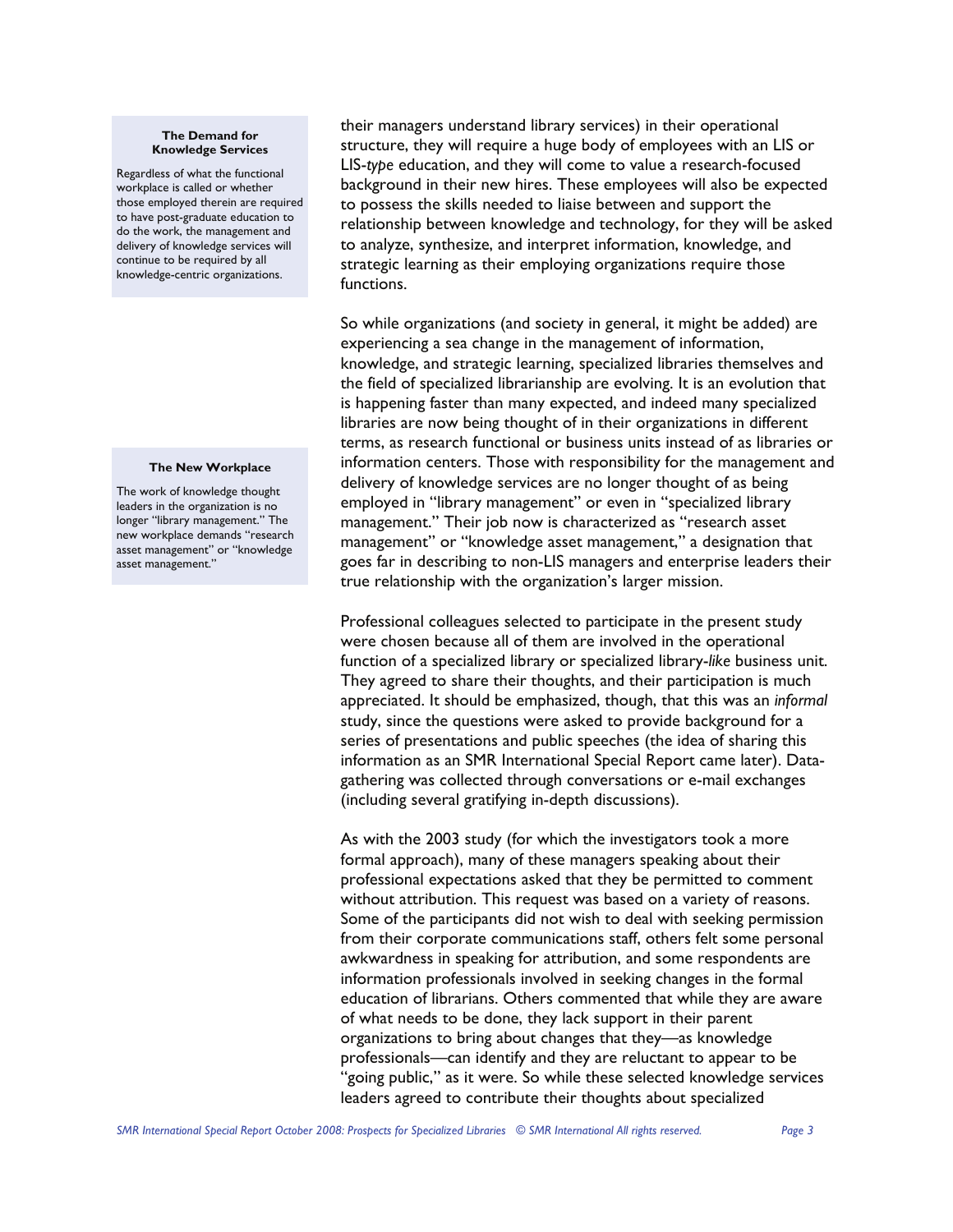librarianship, their comments are necessarily their own and do not represent any organizational, institutional, or association affiliation.

Nevertheless, these people are leaders in their organizations who have management responsibilities with respect to some function like specialized librarianship where they are employed. Their education, experience, and professional role in their parent company's organizational effectiveness qualifies them to speak about knowledge services and its role in the larger organization. Many of those responding made it clear that they see themselves as being employed in the larger information or KM/knowledge services industry. While they express much affection and respect for the library and information science profession (in which most of them began their careers), some of those who participated do not see themselves in their current positions as working as librarians, particularly as that term is understood by much of the lay public and the organizational managers and leaders with whom they interact.

The simple framework for the study consisted of seeking responses to two questions:

- 1. What do you think will be the top two or three challenges for specialized libraries in the next few years (probably best to think short-term rather than long-term)?
- 2. As an information professional working in the field, how do you expect to deal with these challenges?

Responses (challenges) fell into six categories, and for each of these, managers of specialized libraries (however defined) describe their perceptions, expectations, and offer recommendations relating to these challenges as follows. In some descriptions, direct quotations are included in the text, and in others, concepts and ideas offered by more than one participant are combined into a single response.

## **RELEVANCE AND EFFECTIVENESS AND THE ROLE OF THE INFORMATION PROFESSIONAL IN THE LARGER ORGANIZATION**

The largest number of responses to the first question had to do with relevance. Managers expect the role of the information/knowledge/ strategic learning function in the larger organization to match the strategic goals of the organization and they understand that they are expected to assess service delivery to ensure a successful match. It is a task they must undertake on an on-going basis, and they recognize it as part of their work. These managers understand that it is their job to make certain that the specialized library or library-like function is relevant, and several participants in the study commented that in their work they are "continually" asking themselves and the people with whom they work: "Does this task support enterprise values?" For many, it is of critical importance to be able to connect the strategic role of knowledge services delivery and its effectiveness with supporting mission-critical organizational activities.

#### **Challenges for Specialized Libraries**

- 1. Relevance, Effectiveness, and the Role of the Information Professional in the Larger **Organization**
- 2. Collaboration (or "Marginalization Avoidance")
- 3. Service Delivery Value and the Measurement of Service Delivery
- 4. Adapting to Change and Change Management/Change Implementation
- 5. Efficiencies of Management
- 6. Staffing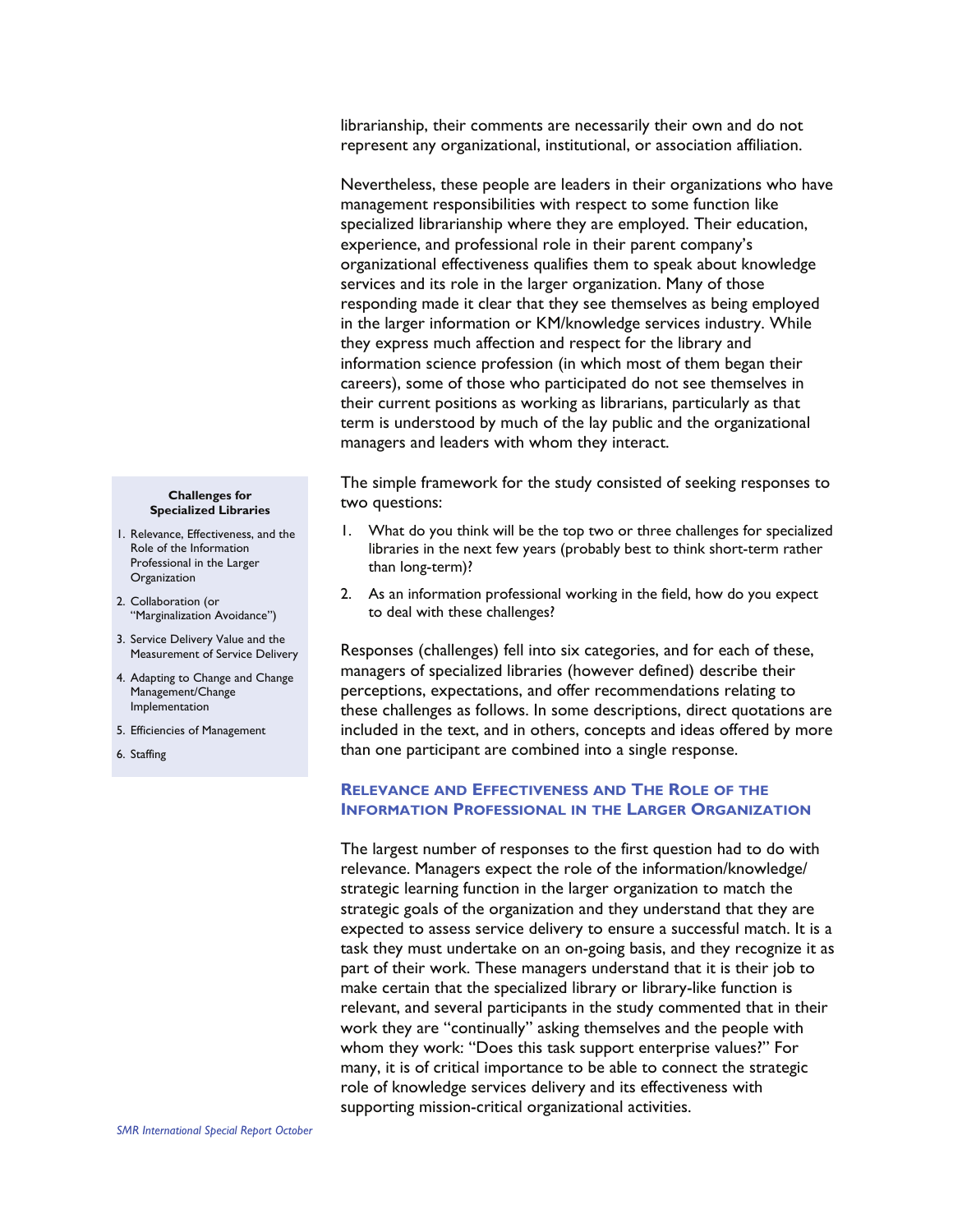Still, within specialized librarianship, there apparently continues to be much concern about how employees in the knowledge services functional unit are perceived, since that perception is recognized as affecting working relationships with others in the organization. For one industry manager, that perception can be changed through looking for opportunities to engage senior management, to identify sponsors not just as champions of the knowledge services functional unit but to ensure that managers who openly state their support of the work of the specialized library are also willing to express, model, and reinforce the work of the specialized library.

"We need champions high up in the organization," this participant comments. "We need champions who understand the competitive edge that a library gives the company and who show their support by regularly making use of the services we provide."

With regard to making sure organizations know the relevance of the specialized library, another colleague says, "I think senior library staff and managers need to have regular meetings up the food chain and keep offering their services. I constantly meet with my director so that we can talk about things I can help with. I communicate with my manager frequently as well, and give her my ideas on how the library can help the rest of the organization. Communication and forward thinking are the things that are relevant here. I am fortunate that (1) my manager and director are both innovative and forward-thinking and (2) they seem to value and respect my opinion and role. I therefore feel I have a seat at the table and I am able to offer input."

One colleague makes it clear that for insuring the development of sponsors and champions (and other organizational managers), one technique is to look beyond the usual responsibilities of the specialized library, to seek cross-functional programs and projects that provide mutual benefit: "We need to take ownership of institutional knowledge and provide access to information across the organization. Instead of asking departments to share, we need to manage their information for them so that it is inherently shared with those who need to have access to it. Integrating contact databases, records management, commercial databases, and library holdings will provide a rich picture of what an organization knows both today and what organizational staff need to learn for tomorrow."

Another approach for establishing and sustaining relevance is to move away from the "gate-keeper" model, to come up with ways to enable clients to do their own basic to mid-level information gathering. Such efforts then free knowledge professionals for concentrating on providing expertise and value to high-level requests and projects. One industry manager stresses that knowledge services staff should be involved in anything involving information analysis (*e.g*., higher level research and synthesis), organization (internal systems, portals, other technological innovations), and dissemination, pointing out that "senior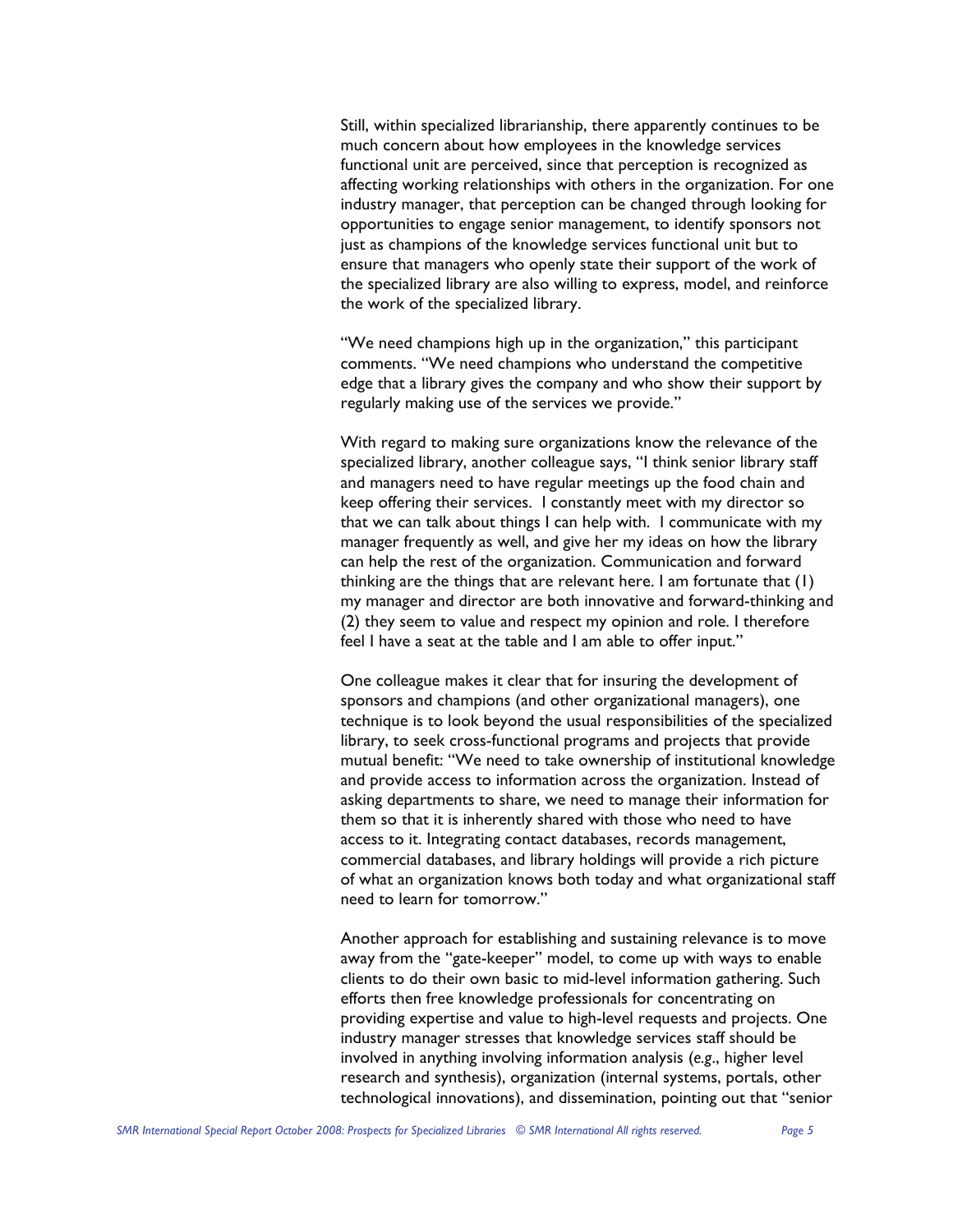managers are not aware of the grounding librarians have, not just in finding information relevant to a particular request, but in everything surrounding information and knowledge management."

Echoing this, another manager writes: "Virtual libraries, online subscriptions, and databases directly serving the end-user will continue to improve and become more widely available, so specialized libraries will have to work even harder to find their place in the information value chain. To my way of thinking, finding this place means moving up the value chain by providing value added services, information in context, and analysis, probably with existing personnel that many times is not qualified to do that. And it will be even harder to provide that value add if those libraries are not part of the core business and are therefore lacking important information regarding how to make their contribution more useful and relevant."

Focusing on content is recognized as important in maintaining relevancy, as was noted in more than one case. "It isn't just about efficiency," is how another participant put it. "The losses of making illinformed decisions about knowledge asset management and service delivery are detrimental to the larger organization and we have to establish that we know that and take the position that we are there to correct problem situations. Of course it's all about content—about providing appropriate content—and that often mean figuring out how to provide alternative entrée to significant content as the costs of content escalate."

For another manager, that connection with the larger organization is based on the picture the staff of the specialized library have of themselves and their role in the larger enterprise. "We must begin to think of ourselves as 'library businessmen' and 'library businesswomen,' this manager writes. "We're involved in and exposed to business all our lives, from birth when we're brought home from the hospital which is a business—and we need to learn to operate within that framework."

Transitioning into a business-like or enterprise-focused framework includes, of course, figuring out how to work with all levels of organizational staff and particularly with senior management, and several managers with knowledge services delivery responsibility have comments on that subject.

"One technique," according to one manager of a specialized library, "is to devise good strategies to get the word to senior management that research is not the only thing we can do. Many times we're wedded to the L-word (librarian) when that might not be the right title to convey what we know. My title nowhere has the word librarian in it and many people in my organization, while they know I work for the library, don't know I am a librarian. Many also think I work for IS (Information Services) and not for the library. I tell people that I'm a librarian, not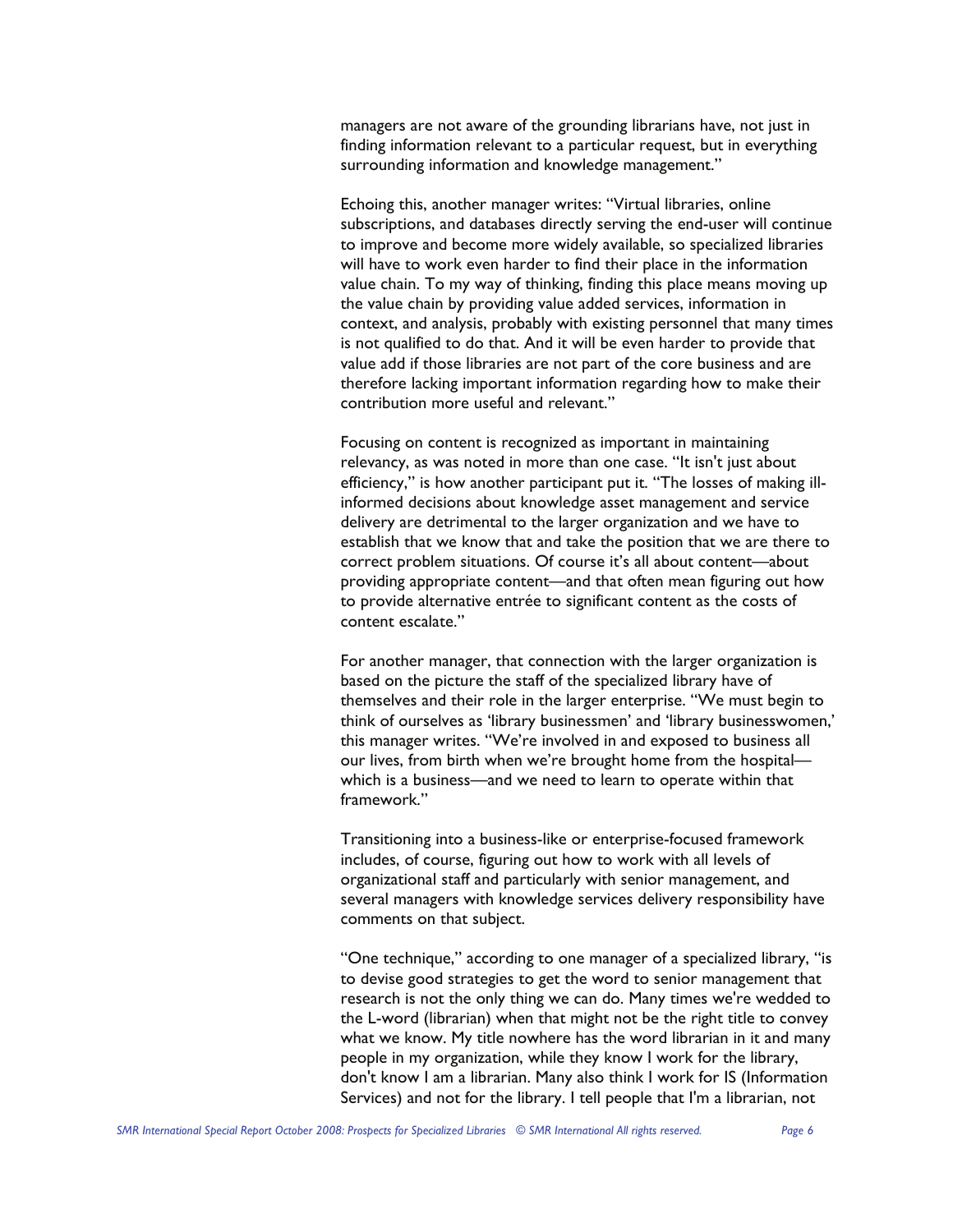because I'm intimately tied up with the term, but because I want people to know that librarians have skills that are relevant to technology."

Another manager also spoke about the job title in the context of the library's relevance and effectiveness: "And yes," this manager says, "I would get rid of the L word. I believe it is extremely hard to change the image that is attached to it and I see it more as a hindrance than something to build on."

Other than these comments, though, there were no (or very limited) concerns about the word "library." If the term is appropriate for the organizational culture or the institution for which the services are provided, the managers of the specialized libraries accept it as an appropriate designation and do not object to using it. If, on the other hand, another term such as "research department" or "knowledge asset management" is a better "fit" within the context of the parent organization, that is the terminology that is used and there is little objection there either.

# **COLLABORATION (OR "MARGINALIZATION AVOIDANCE")**

Closely connected to relevance and effectiveness is the need for cooperation, collaboration, and any other opportunities for working in tandem with non-knowledge services units and people. In this respect, it might appear that the strategic learning or knowledge sharing/ knowledge development (KD/KS) activities in the knowledge services picture would take precedence over information management and knowledge management, and that might be the case in some situations (although information management and knowledge management continue to be critical as the relationship between knowledge and technology strengthens).

One manager, for example, looks out into the larger enterprise and identifies important opportunities for the sharing of skills and techniques that are almost "built in" to the work of the specialized library or knowledge services functional unit: "I am concerned," this manager writes, "that libraries and information professionals are undervalued by the upcoming generation of knowledge 'needy.' They have been so hard wired to receive data as part of the infrastructure (computers! smartphones! IM!) that they are unable to determine what is important, to be knowledgeable, and to make good decisions from the information glut of daily life. To keep from being marginalized, libraries must decentralize, integrate, live where users live, use what they use, and leverage organizational tools to help these people filter for knowledge creation. Of greater importance is relationship management, forming partnerships and becoming a part of the infrastructure to the extent that the information and knowledge staff become so established as to be indispensable, and to do this we must get on the social networking tools bandwagon. We have to get out of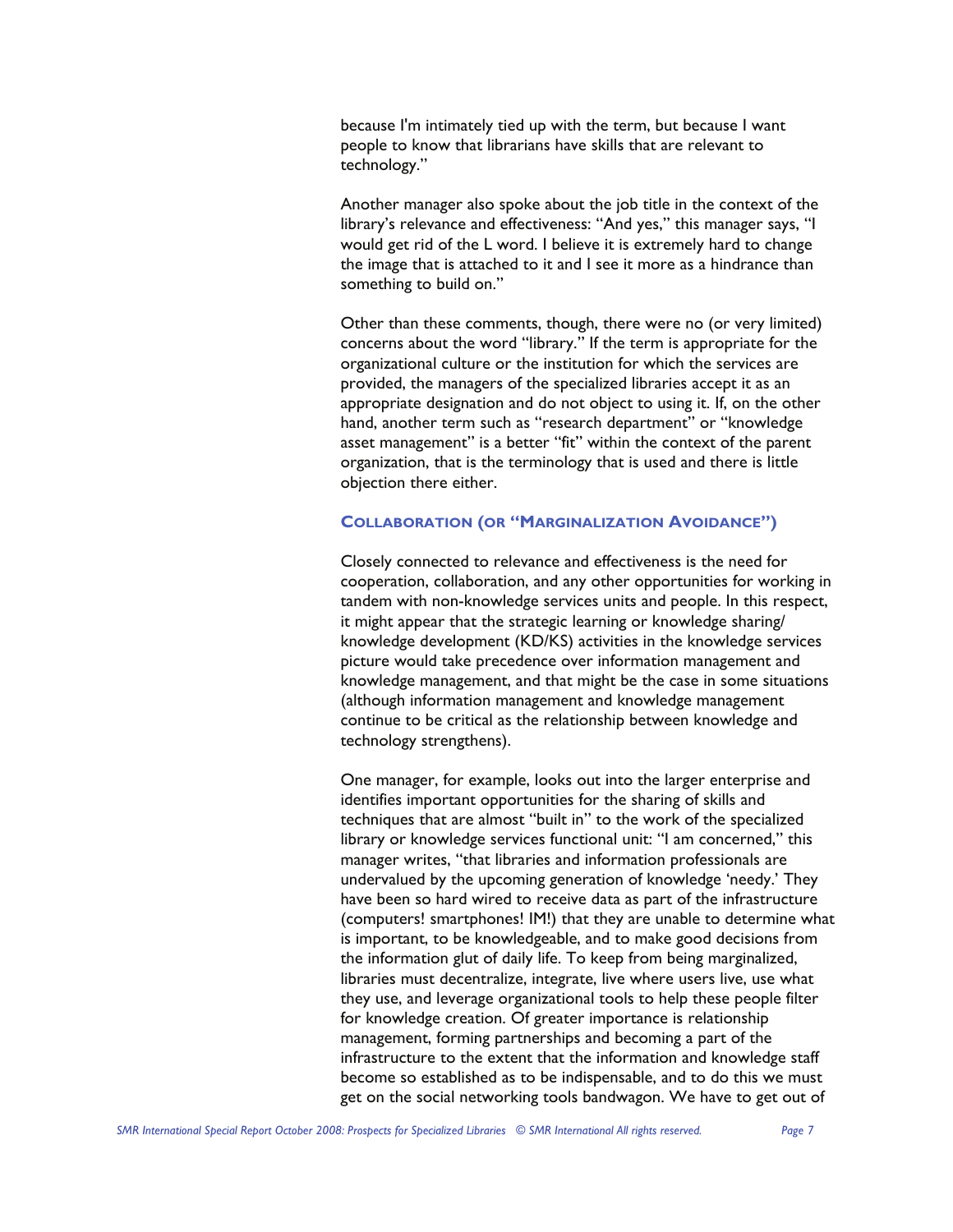our comfort zone and come up questions that are likely to be asked, before they are asked. Not only do we have to prove our financial worth, we must add value to our services. We can no longer rely on being the gate-keepers to unique sources of information because we are not playing that role any longer."

Yet even before the specialist librarians and other knowledge workers go to the people "on the floor," so to speak, they must establish a collaborative framework with the information technology specialists. Another colleague says that "first and foremost, collaboration with 'the engineers' is essential, and we must make efforts to bring these two supposed 'different' workgroups together. We must bring information services/information technology specialists and content managers/ knowledge managers/specialist librarians to the table together."

In this manager's opinion, "this is possibly the most critical of all the challenges we face today, not just working with the engineers, but to work at forging a *relationship* with the people in information technology. In my organization, the library is housed within IS (and in our organization, IS stands for Information Services, not Systems). We, the librarians need to have enough 'soft' tech skills so that we can effectively communicate our issues to IS, so that we can work together to solve problems and create products and solutions that work for our end users. We're all in the same business—we're here to help our end users—but we're not good at communicating with each other. Libraryspeak and IS-speak are very different languages (and I think it will be easier for us to learn IS-speak than it is for them to learn libraryspeak!). There is just so much information out there about IS, about information technology, and it is not that difficult to learn enough to be respectable in a conversation. So I think we need to do it. It's a way to move collaboration forward."

Nevertheless, those cross-functional/cross-boundary collaborations are critical with groups other than information technology, and especially with functional units that provide parallel informationfocused service delivery. For several managers, these are seen as perfect opportunities for KD/KS, as well as that cross-boundary service delivery noted earlier. These situations provide good opportunities for not only enabling the knowledge services staff to keep up with news relating to those functions (whether immediately relevant to the work in the specialized library or not). By doing so, people working in the library can see what is happening and learn the language and culture of those functions and identify areas that might be relevant for the library. One suggestion is to investigate the organizational structure to determine if there are weekly or bi-weekly meetings to which library and knowledge services staff (or managers) might be invited, in order to share in the high-level view of what is going on in their worlds. Such opportunities provide additional opportunities for information exchange and one another's work and how efforts in one department might affect the work of the specialized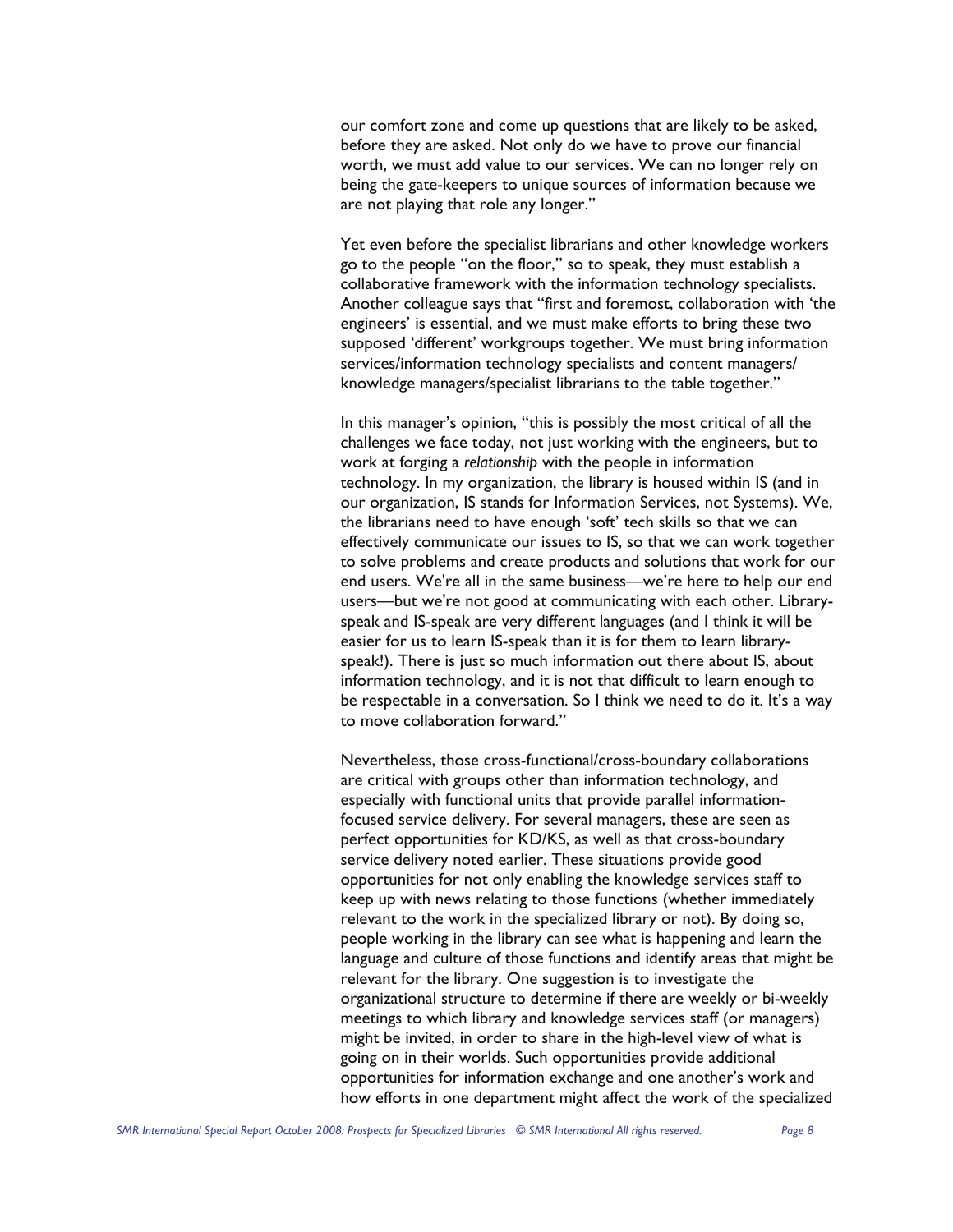library or information center. As the manager making this suggestion notes, though, "The library manager gets to share information about what is going on in the library and what might affect some of the other departments represented in these meetings (and, no, don't talk about National Library Week)."

## **SERVICE DELIVERY VALUE AND THE MEASUREMENT OF SERVICE DELIVERY**

For some who participated in the study, there is a fairly negative attitude about how libraries, information services, and knowledge services are valued in the larger management community. One colleague writes with sadness about how many organizations seem to be unable to put a financial value on these functions, "so when the accountants are looking for cost savings these departments are at the top of the list."

Is there an answer? For some, it would be, as this manager puts it, to "find a 'magic bullet' which can demonstrate in accountant friendly terms just what value an information service and information professionals bring to an organization." Others have their own techniques and approaches, but like other managers in the organization, they are often surprised at how little financial value is put on the services they and their colleague provide.

One colleague seems to be finding a source of stimulation in the challenge. This person writes, "The biggest challenge that I see here (and elsewhere) is that we are being asked to do more with less. The smart organizations (and I would like to think that there is still an abundance of those!) will not close their libraries, but they will ask the librarians to manage with a smaller staff and increase the responsibilities." In this case, the manager has responsibility for the specialized library for the organization, as well as the organizational archives, the company's digitization project and, since the organization includes a wide membership base, an information resource and clearinghouse for the industry. For this person, "The solutions to this challenge will be (and are currently) multi-level: we re-think our priorities and we question whether all of yesterday's services/tasks, *etc*. are relevant and necessary today. When required, job descriptions are modified and if the tasks are more than can be accommodated in the hours in the day, we look to what can be outsourced. These are the challenges relating to service delivery that we must confront, and on a daily basis."

For other respondents, the value of services offered and delivered (whether called library services or something else) must, as noted earlier, be matched to the success of the organization's strategic mission success. For some, this means, as one colleague puts it, moving "away from" defending the library or library-like function as a place or function ("as we find ourselves doing too often") and concentrating on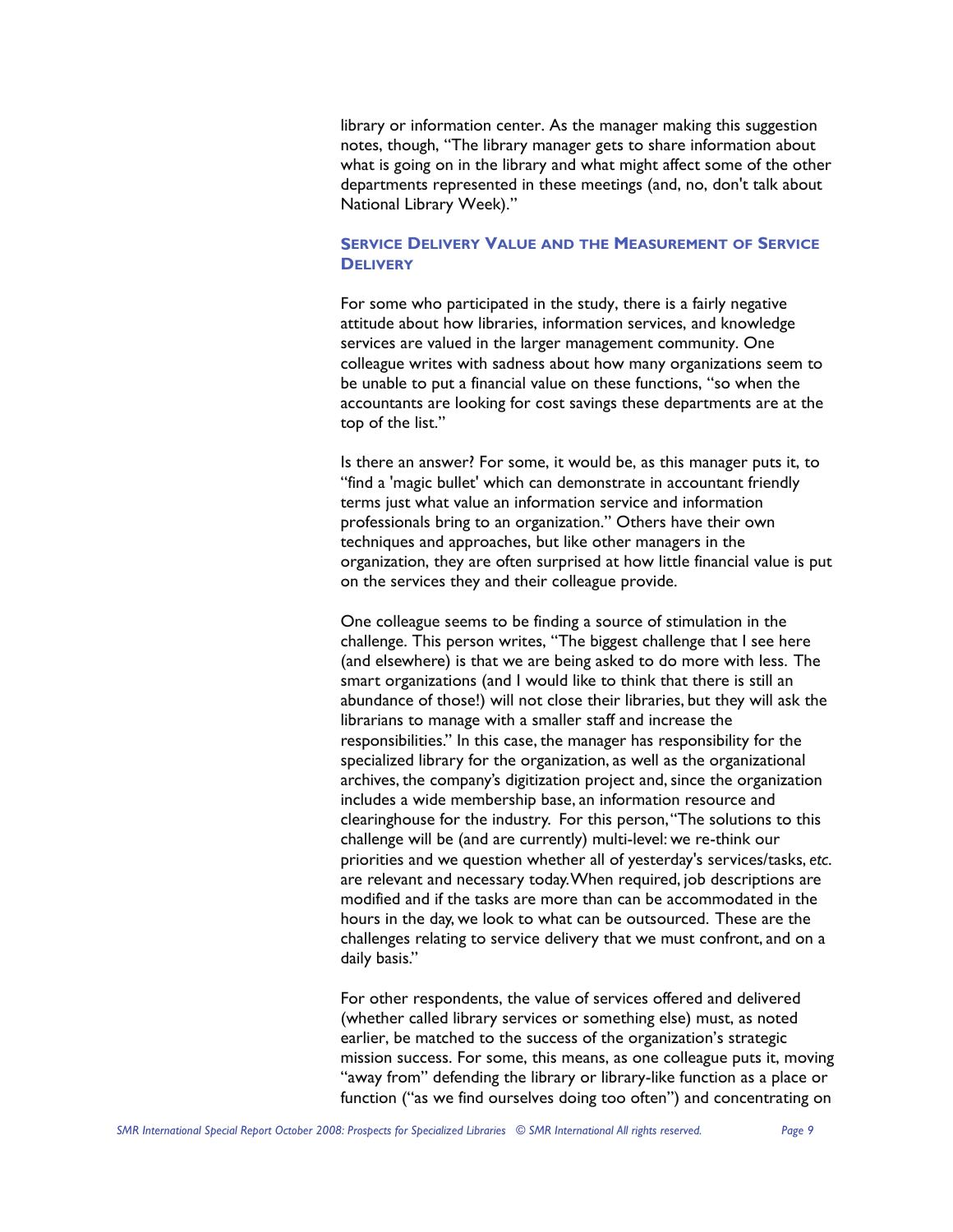the professional skills and values our information professionals bring to the organization."

Another solution to the "value" challenge is put forward by the same respondent who (as noted earlier) urges information professionals and managers of specialized libraries to think of themselves as businessmen and businesswomen: "Metrics, metrics, metrics," this colleague says. "Measure, measure, measure. And deliver measurement results in business terms. There is only one question enterprise management wants answered: Do the services provided by the specialized library or other knowledge functional unit save the organization money? It's that simple. From the organizational management perspective, it's all about metrics and ROI. In our profession, we tend to roll our eyes when we hear about ROI but this is what management wants. It is very important to capture metrics, and they must be specific, actionable metrics."

# **ADAPTING TO CHANGE AND EMBRACING CHANGE MANAGEMENT AND CHANGE IMPLEMENTATION**

In response to the first question about challenges that will affect future service delivery in specialized libraries, comments about change and change management generally fell into two groups. In the first, it was clear that all the old clichés about change and the inevitability of change are well entrenched among managers of specialized libraries. We are all aware that dealing with change is a major concern among managers in all fields, not just in specialized librarianship.

On the other hand, there is the constant refrain about getting through the day, doing all the work that accumulates in the in-box while trying to make room for dealing with inevitable and, yes (sometimes), desirable change. In the world of knowledge services and specialized librarianship, information professionals seem to be focusing primarily on technological change. From the management perspective, this emphasis is not yet ready for characterization as a *fixation* but sometimes there are steps that seem to be leading in that direction. For many of those participating in the study, the biggest challenge is, as one manager puts it, "Keeping up with Web 2.0 and all the challenges and wonderful things it brings."

As demand seems to be decreasing for reference librarians (due, as one colleague states, "to either a perceived or real decline in need or an increase in user ability to adequately conduct research themselves"), it is of course required that managers of specialized libraries and their staffs know about the tools that are available, if for no other reason than to solidify the library's relevance in the organization. But that does not mean that we have to know everything there is to know about the technology.

The same colleague continues, "It's not just things like Outlook rules we are talking about blogs, wikis, social networking tools, as well as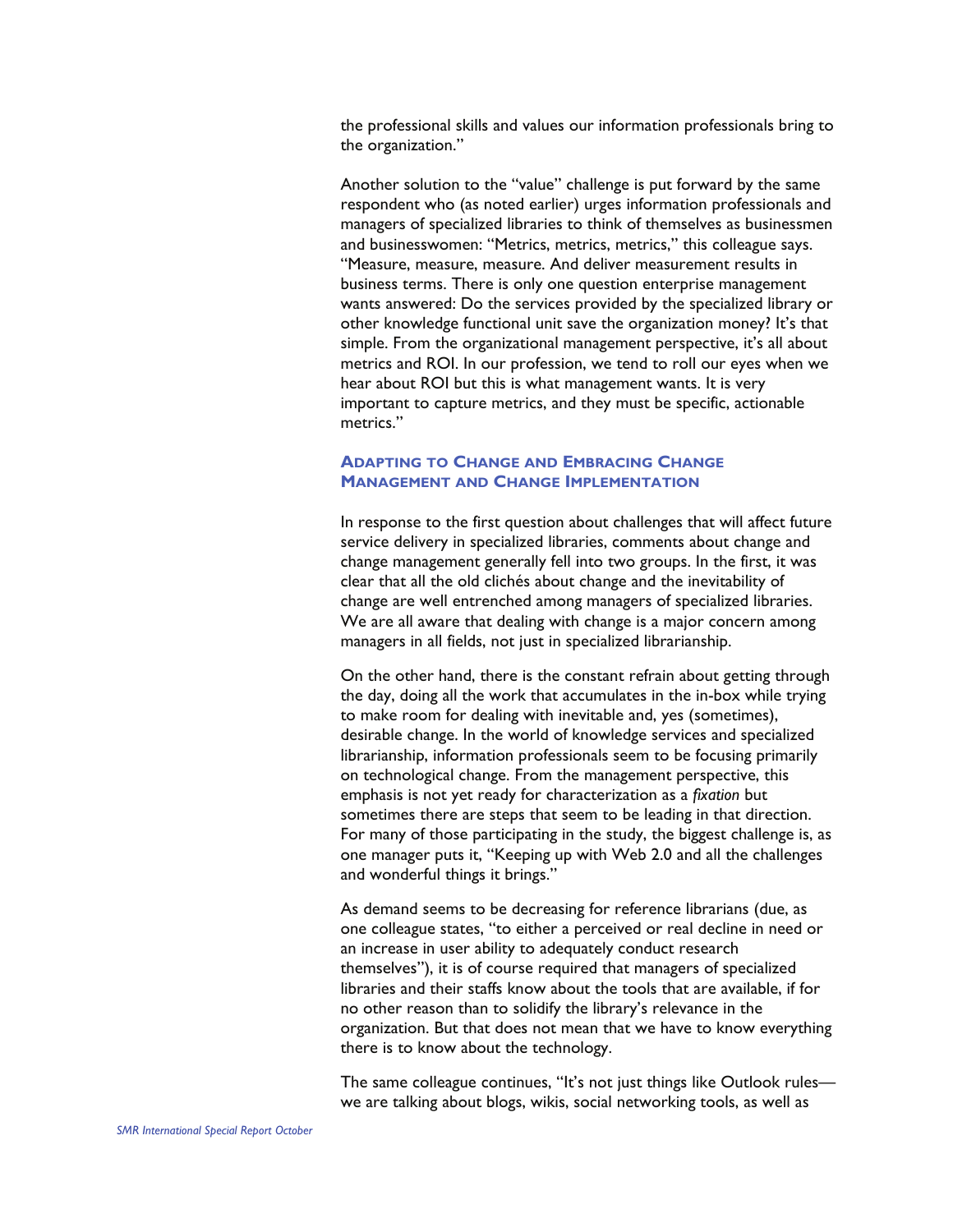portals, KM software, federated search, RSS feeds, RFID. It's all out there, and we need to keep up, but we cannot become obsessed with things that might not necessarily help us."

This colleague refers to one period in our history when it was accepted that "technology is best when it is appropriate, and even if the appropriate technology is a safety pin, then use it. But it takes exposure and analysis to find what is appropriate and there is no one 'answer' to the problem. It's a balance, and we have to keep up while still doing our work. We don't need to know the intricacies of every social networking system available out there, but of course these we need to know what they can do and if and how we can use them in our organizations. And we also need to know when to discard things that don't work so that we don't waste time on them."

Related to that last comment, though, is one of another colleague who pointed out that caution is still appropriate: "We want to be careful about throwing out what's working just to replace it with something fashionable." In that statement might be a picture of part of the conflict that seems to concern so many managers, and which the previous participant seems to have captured so effectively: we need to balance.

So the conclusion for managers of specialized libraries, as for all managers, must be that change is happening. If the focus is on technology, we must understand the buzzwords and, as one colleague puts it, "Let's say yes!" (but only if "yes" is the right way to go).

Yet there is more to change management and change implementation than technology. The recommended solution from several colleagues and managers of specialized libraries is the fast-paced and demanding approach to human change management that many people resist, the "flavor" of which one colleague captured well: "We must be open to change and growth." Or, as another stated boldly: "Adapt. Adapt. And adapt some more!"

For another colleague, when responding to the first question, the answer is to recognize the necessity of the network, both within the profession and beyond it, relating of course to the earlier comments about collaboration:

"The next thing that comes to mind," she says, "is not so much a challenge as a change. Smart organizations are realizing that the librarian has talents that resonate beyond the four walls of the library, and they are inviting us and our services to be embedded in projects and programs as integral parts, providing the reference, research, analysis, synthesis, and organization skills. Instead of calling upon me as needed, management is including me in meetings from inception through implementation. I'm part of the teams, and this has not always been so. I understand that some organizations have been doing this for years, but my sense is that wide-spread acceptance and adoption is yet to come. Still, it is happening in my place and I am very comfortable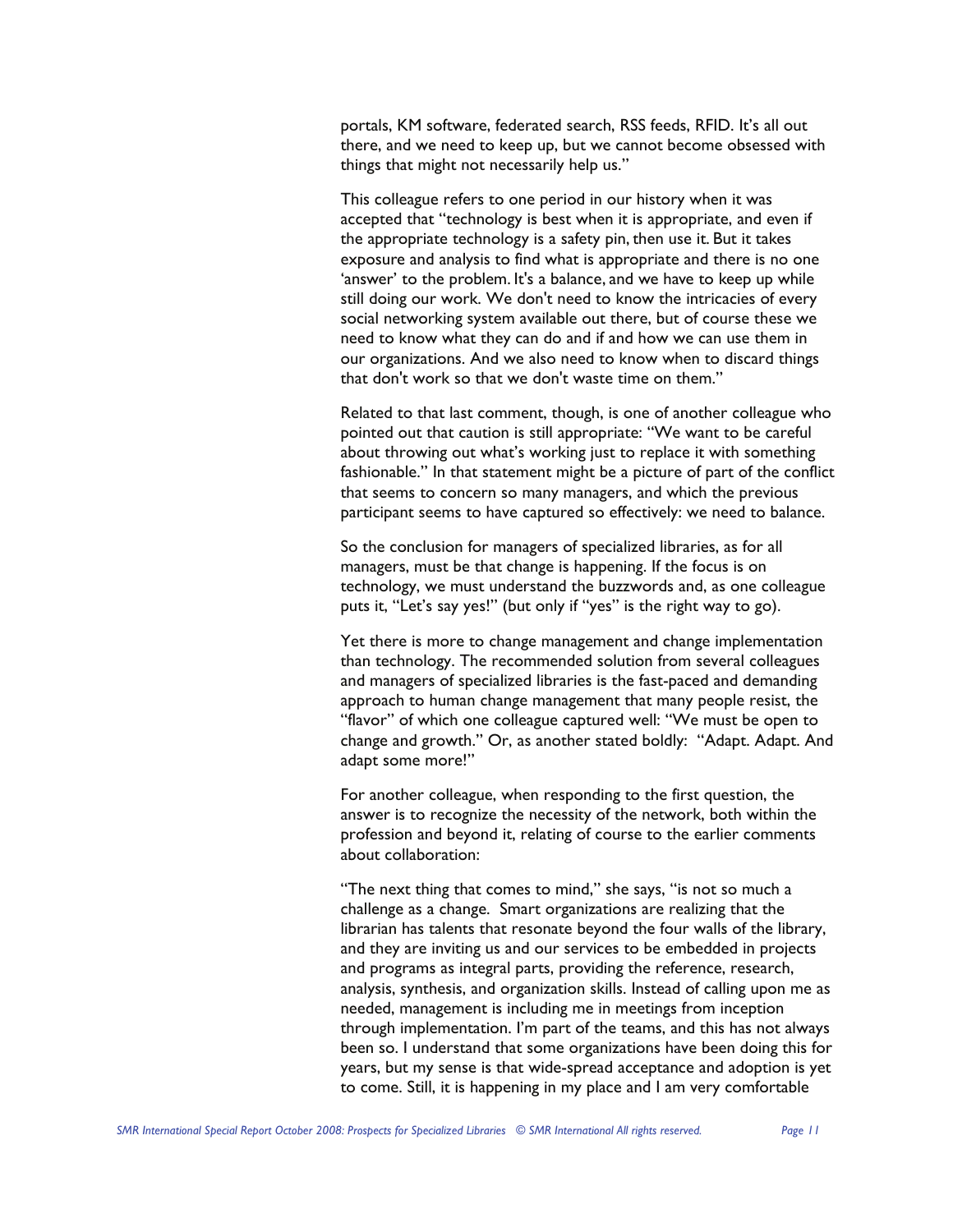with this new—and slightly different—role. My work is much more satisfying to me as a professional."

A critical observation about the change management process was made by the manager of a specialized library who obviously keeps a keen eye open to what is going on in the larger organization.

"Listen to folks both older and more experienced than you," this colleague writes, "and to people younger and newer to the profession, and to everyone in between. Their views and suggestions on the profession and the trends and challenges we are going through together are important signposts for us, and we want to follow them."

Finally, the ubiquitous nature of change management and change implementation gets on our nerves sometimes (as happens with any manager, regardless of the field of expertise or professional environment). There are ways for dealing with this, and perhaps a little semantic sleight of hand is all that is called for. Several colleagues commented on how "change management" as a management methodology or tool is not taken seriously in many situations, yet essential to the whole change management process is an understanding of the attributes of good change management, and several participants remarked about how important it is to be aware of and utilize the attributes of change management in the operation of the specialized library or other knowledge services functional unit. So, as one colleague remarked, "Call it something else if you need to, if 'change management' has become too much of a cliché in your organization. It doesn't matter what you call it, but if you are going to succeed as a manager in a specialized library, you had better be comfortable with the principles of change management!"

### **EFFICIENCIES OF MANAGEMENT**

One of the most worrisome challenges for managers in specialized libraries has to do with access. As one colleague responded, "Access is both expanding and constricting at the same time…. Perhaps like a python squeezing its prey? Significant content continues to grow while at the same time, it becomes prohibitively expensive in some cases, difficult to use, or simply unavailable except to subscribers and controlled by third party vendors, or privacy issues, or cost. We have major challenges as managers to deal with this issue."

At the same time, the constructs relating to knowledge management are using much energy and staff resources. This should be a good thing, but there are some performance issues. "As far as knowledge management goes," one manager writes, "we don't use the term. For us, the term 'KM' doesn't mean anything, but if we can incorporate the elements of KM into a larger function, such as knowledge services or a similar function, we can do the work as that, but not as KM. For us, what is thought of generally as KM in our shop is thought of as

#### **Change Management**

For more about change management, see the several publications of the SMR International Management Action Plans, published by SMR International. These SMR MAPs, as they are called, are a series of management workbooks and a feature of each is an opening essay on knowledge services and the development of the knowledge culture and a closing essay on change management and change implementation. For more information about the SMR MAPs, contact [info@smr-knowledge.com](mailto:guystclair@smr-knowledge.com)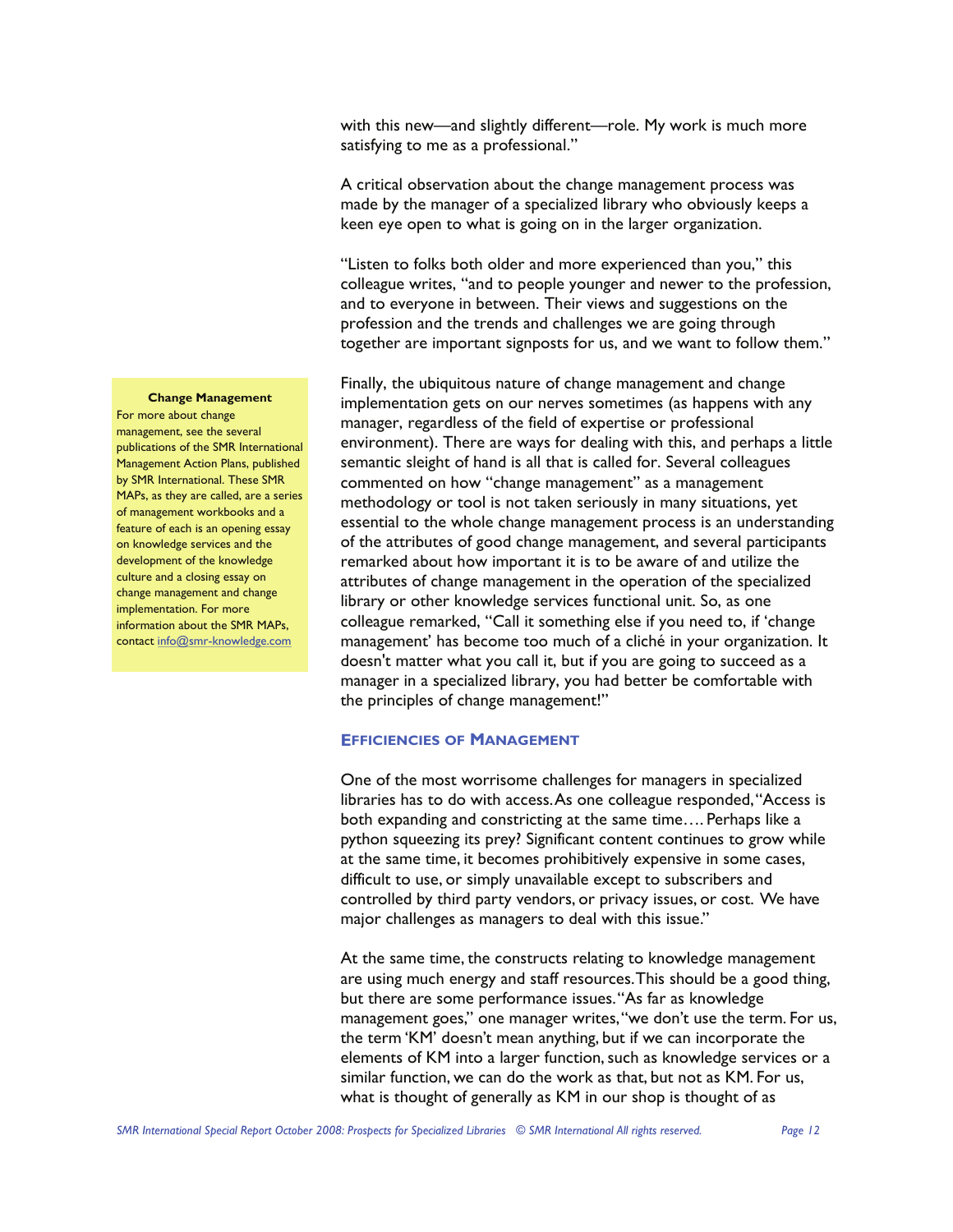*knowledge searching*. We see something coming that will be like Google desktop—which is good but it is limited to the desktop—and while we are now working with what we call *unified searching* we also recognize that for most of us, we're never going to get to 100% 'knowledge management.' No matter how good the tools get, most human beings are pretty lazy so what we provide is help and assistance in moving in the right direction. At the present time we're all pretty Googleminded and that type of thinking and service provision will get us about 70% of the way there, but that's about as good as it will get. In most of our organizations, we're looking at just-in-time service delivery and real-time service delivery, and we have to recognize that it's OK to rediscover what has already been discovered and make something else of it which is, in the general scheme of things, what KM and knowledge services is all about."

As for other concerns with efficiencies of management, outsourcing and off-shoring are given much attention, particularly in larger organizations and companies. As one manager puts it, "Why pay professionals to perform back-office work?" Related to the higher-level service delivery described elsewhere in this report, the move toward outsourced and/or off-shoring for back office work enables the professionals (whether they are characterized as "qualified" professionals or not) to engage in work that is more demanding, more connected to the mission of the larger enterprise, and, as one manager enjoys describing it in response to the questions, "more fun."

The information/knowledge/strategic learning management construct of knowledge services is seen in many organizations where the specialized library (or former specialized library) has been restructured as a knowledge asset management function and the services delivery framework has moved, as one colleague describes it, "from reactive to proactive to integrated." Research specialists from that functional unit are now embedded or—in one description—"insourced" to serve as the knowledge services specialist on project teams.

"I predict," writes one colleagues, "that this sort of project team participation will become more of the standard in the future. Information professionals will function more as part of individual projects and teams and the stand-alone information professional perhaps even the stand-alone information or library unit—will cease to be a functional role. Such a prediction does, I'm aware, cast me in sort of a Cassandra-esque role, but we have to think about what our organizations need and I'm not sure they will be willing to pay for an entire functional unit when individual skills specialists can be hired and move from team to team or project to project as required."

Another potential difficulty in looking for efficiencies of management has to do with electronic content delivery. It is now common practice to deliver as much content to desktops as possible, which means, as one colleague describes it, "we are making strategic investment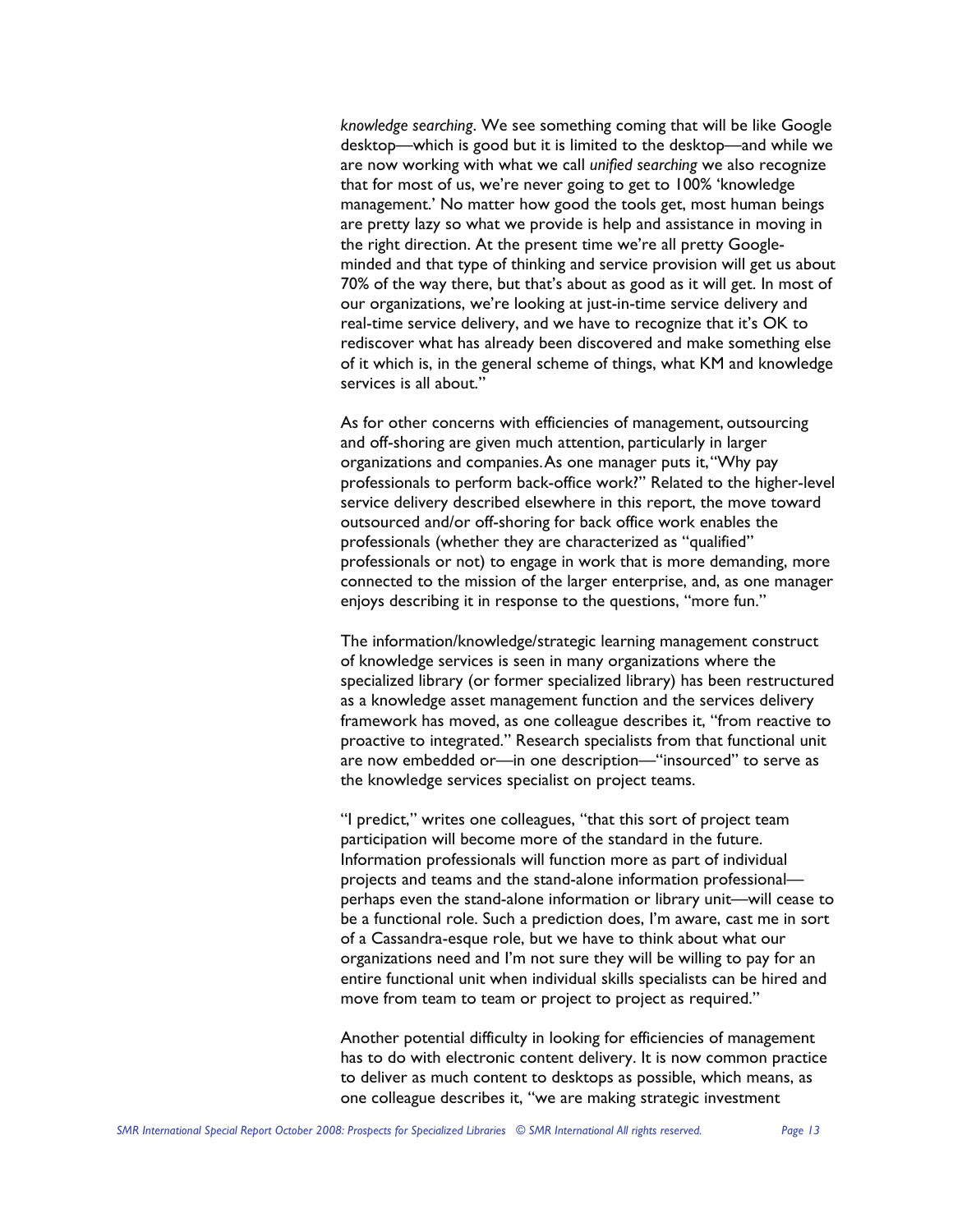decisions all the time. Journal and database costs are escalating every year and outpacing any increases in funding for providing this access, and it is a situation that is going to require even more strategic investment decisions. Of course it requires cutting some subscriptions and investing in on-demand services for some items that are expensive but still needed on occasion. And, let's be frank about it, sometimes it requires that I—as the manager of this facility—have to go back into my role as an arbiter or gate-keeper. If the company cannot afford to license a particular product for each researcher, perhaps I or one of my senior staff have to become the person with authority to decide whether or not that particular tool will be used by that particular researcher. It is a tough role for some, and it can be an uncomfortable role, but it is one that our companies are demanding, and we are the best people to make these decisions, whether we like doing it or not."

### **STAFFING**

Finding the right people to work as information/knowledge/strategic learning professionals is discussed by special library managers on an on-going basis. For many reasons, there are concerns about the employees who are being prepared for careers in librarianship and who are then being hired to work in specialized libraries (which might explain the move in some organizations to hire non-degreed information professionals—that is, information professionals who have not studied in graduate LIS programs). At the same time, the enthusiasm and skills of some of the newer employees provide more than the proverbial "fresh air" in the organizations where they are employed. They bring talents and skills that, while not the same as those of their older colleagues, enable them to look at customer relationship management and service delivery matters from an very different perspective.

The point is made by a colleague who addresses the issue frankly: "Close the generation gap," this manager says. "Get over it and get rid of the sweeping generalizations. At the same time, figure out how to share with the new generation how to evaluate the information that is inundating them. It doesn't matter whether they work in our units or in some other unit in the organization, we information professionals should not be worried about 'keeping up' with these users. We should be leading the charge, showing them how to cut through the masses of inferior information to which they are exposed."

Another manager also commented about the idea of "keeping up" with users. "Libraries," this colleague writes, "are being challenged to 'keep up' with users, who are also moving targets. We try to catch up with them when we should be ahead of the pack. While there may be organizations that are able to be there with their users, using the same technologies, many information professionals in other organizations are stymied by inflexible thinking and (especially) by funding limitations. It is up to those of us who have this management responsibility to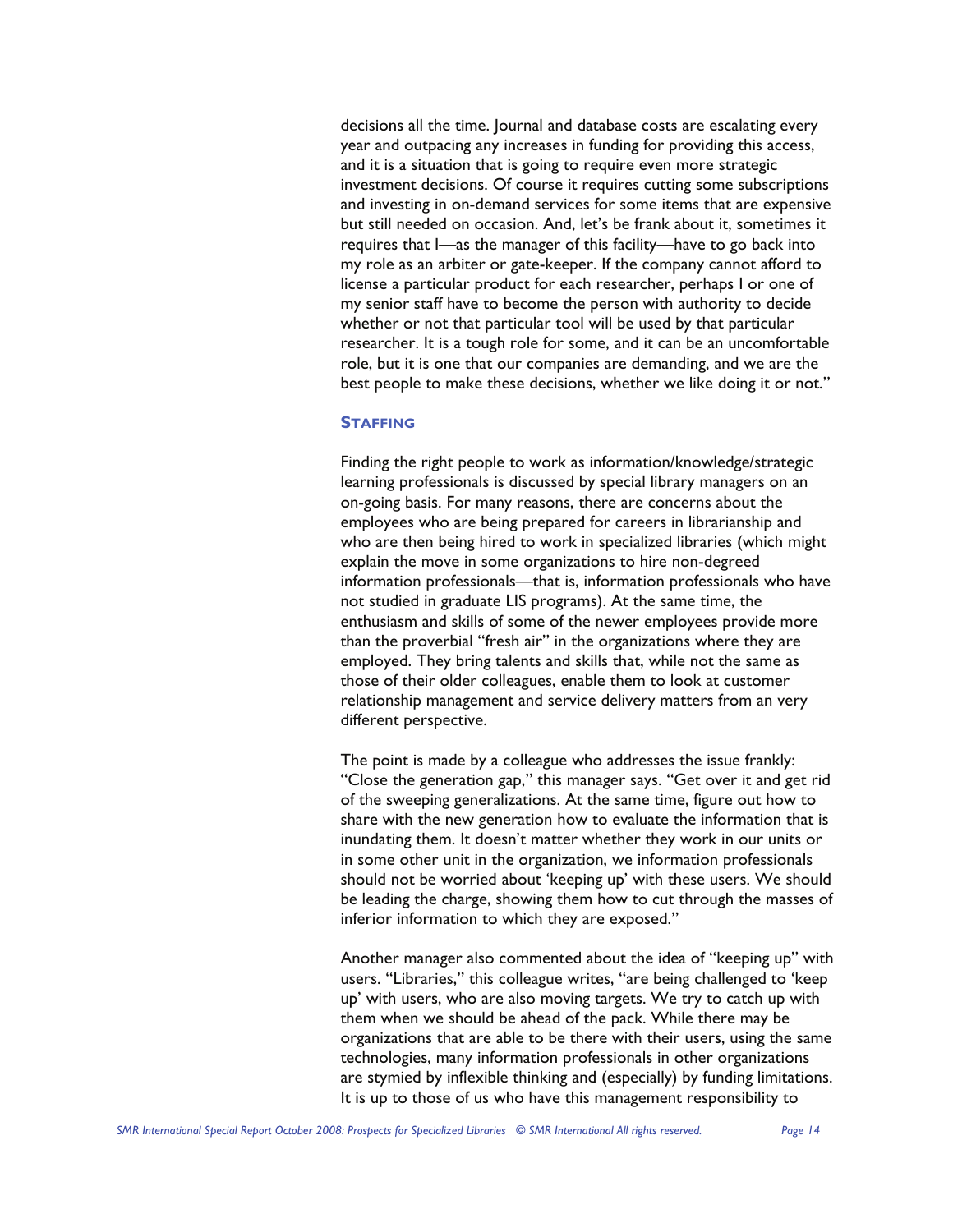figure out how we can keep 'ahead of the pack,' to ensure that we are 'out in front' for our users who need us to help them in dealing with some of these access and technology issues."

Another staff issue that seems to be coming up more and more frequently has to do with the preconceptions of some of those employed in the specialized library. "We must reorient the staff toward the user and toward meeting their needs," one colleague writes. "We've got to move the staff away from the collections and the processes. Collection management and other processes like ILL and cataloging need to be seamless to our users, and we need to incorporate frameworks that highlight what the users can do instead of building barriers that slow them down and make them think too hard. At the present time, our integrated library systems aren't too good for this, but some of the journal and database vendors have made great strides in creating dynamic links and making the process easier for patrons. We just need to keep driving our changes based on the user experience."

Or, as another colleague put it, "At our library our new tag-line spells it all out: We're about 'Connections Not Collections,' and it is a concept that our customers have taken to with much enthusiasm. Of course it means changes in staff management, staff approaches, and that sort of thing, and it isn't easy, but it is worth it to let our customers know that we are there to provide connections to the information and knowledge they require. If it is in the collection, fine. If it is not, we'll show them how to get to it. But the hardest part is the staff and the frequent tendency of some of the staff to keep things like they have 'always been' in the library. There is plenty of resistance."

The key here would seem to be the strategic-learning "piece" of knowledge services, not so much for the specialized library's customers but for the staff. Almost every participant in the study writes about the role of non-stop skills development and professional learning as the library's focus moves into a new type of service delivery.

As for the managers themselves, this is a typical response: "I am taking a year-long certificate class in KM. I read a lot of literature, attend conferences, and try to keep abreast of new developments and challenges, and I look to internal meetings, 'brown-bag' lunches, and the like to learn about new subjects and new people. I learned long ago that what I learned in graduate school (I have both an M.S.L.S. and an M.B.A.) would have a very short shelf-life. So it has been up to me to keep up. I do it and I expect my staff to do it."

As for those reluctant staff members, another colleague suggests that employees must build or acquire new skill sets and it is the managers who must help them decide what they need, to mentor them in deciding what they need to learn. "The suite of skills a library manager